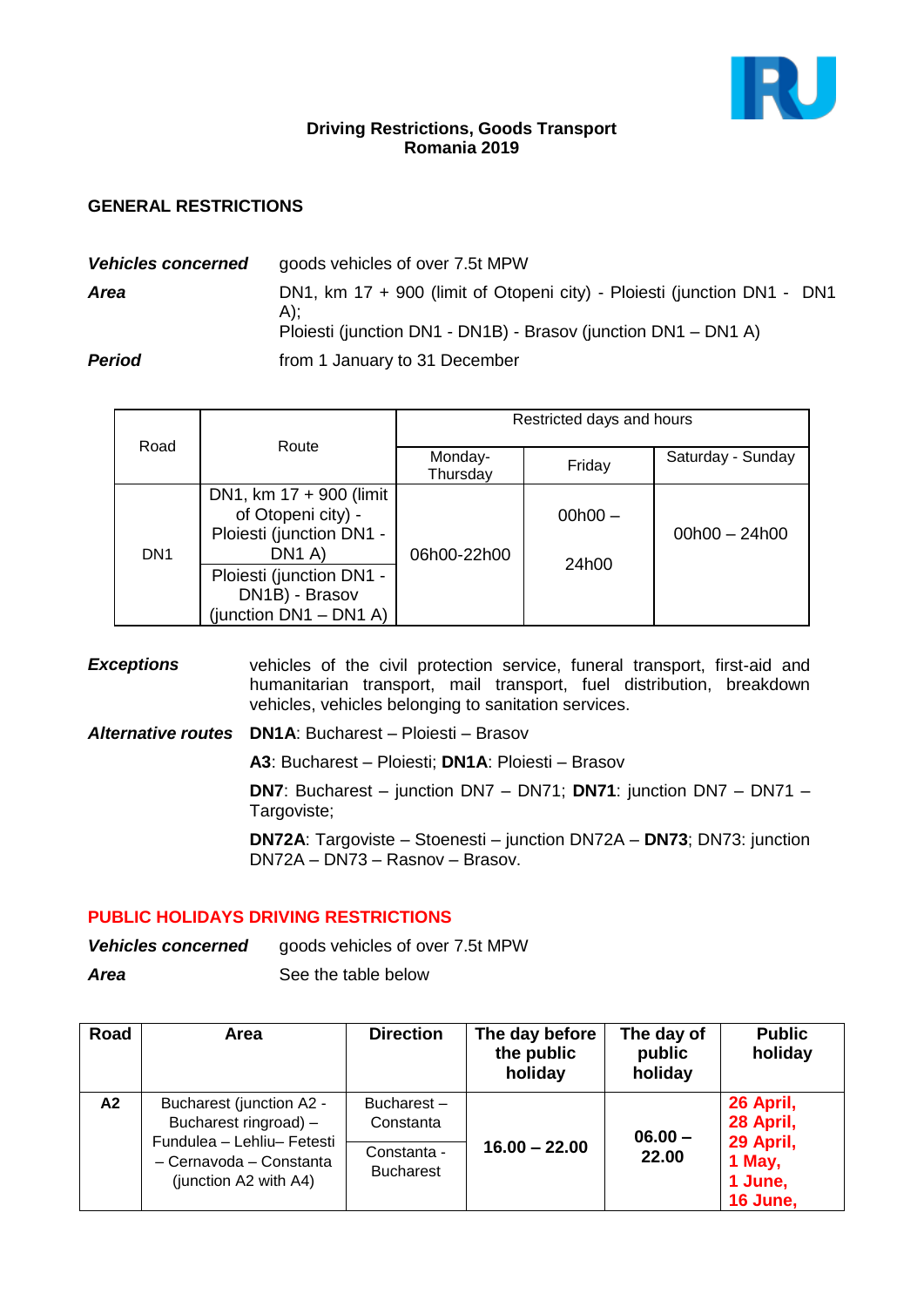|                 |                                                                                           |                           |                 |                    | 17 June,<br><b>15 August</b>                                                                                                                    |
|-----------------|-------------------------------------------------------------------------------------------|---------------------------|-----------------|--------------------|-------------------------------------------------------------------------------------------------------------------------------------------------|
| DN 7            | Pitesti (junction DN7<br>with DN 7C) - Ramnicu<br>Valcea - Vestem<br>(junction DN7 - DN1) | <b>Both</b><br>directions | $16.00 - 22.00$ | $06.00 -$<br>22.00 | 1 January,<br>2 January,<br>24 January,<br>26 April,<br>28 April,<br>29 April,<br>1 May,<br>1 June,<br>16 June,<br>17 June,<br>15 August,<br>30 |
|                 |                                                                                           |                           |                 |                    | 1 December,<br>25<br>December,<br><b>26 December</b>                                                                                            |
| <b>DN</b><br>39 | Agigea - (junction DN<br>39 - DN 39A) -<br>Mangalia (entry)                               | <b>Both</b><br>directions | $16.00 - 22.00$ | $06.00 -$<br>22.00 | 26 April,<br>28 April,<br>29 April,<br>1 May,<br>1 June,<br>16 June,<br>17 June,<br><b>15 August</b>                                            |

# **Exceptions** • transport of live animals, or refrigerated or perishable goods;

## **SUMMER DRIVING RESTRICTIONS**

| <b>Vehicles concerned</b> | goods vehicles of over 7.5t MPW                       |
|---------------------------|-------------------------------------------------------|
| Area                      | See the table below                                   |
| Period                    | Fridays, Saturdays or Sundays from 1 July - 31 August |

| Road | Area                                                  | <b>Direction</b>        | <b>Restricted days and hours</b> |                 |                 |
|------|-------------------------------------------------------|-------------------------|----------------------------------|-----------------|-----------------|
|      |                                                       |                         | Friday                           | <b>Saturday</b> | <b>Sunday</b>   |
| A2   | Bucharest (junction A2 -<br>Bucharest ringroad) -     | Bucharest-<br>Constanta | $06.00 -$<br>22.00               | $06.00 - 22.00$ | $\blacksquare$  |
|      | Fundulea - Lehliu- Fetesti<br>- Cernavoda - Constanta | Constanta -             | $\blacksquare$                   | $\sim$          | $06.00 - 22.00$ |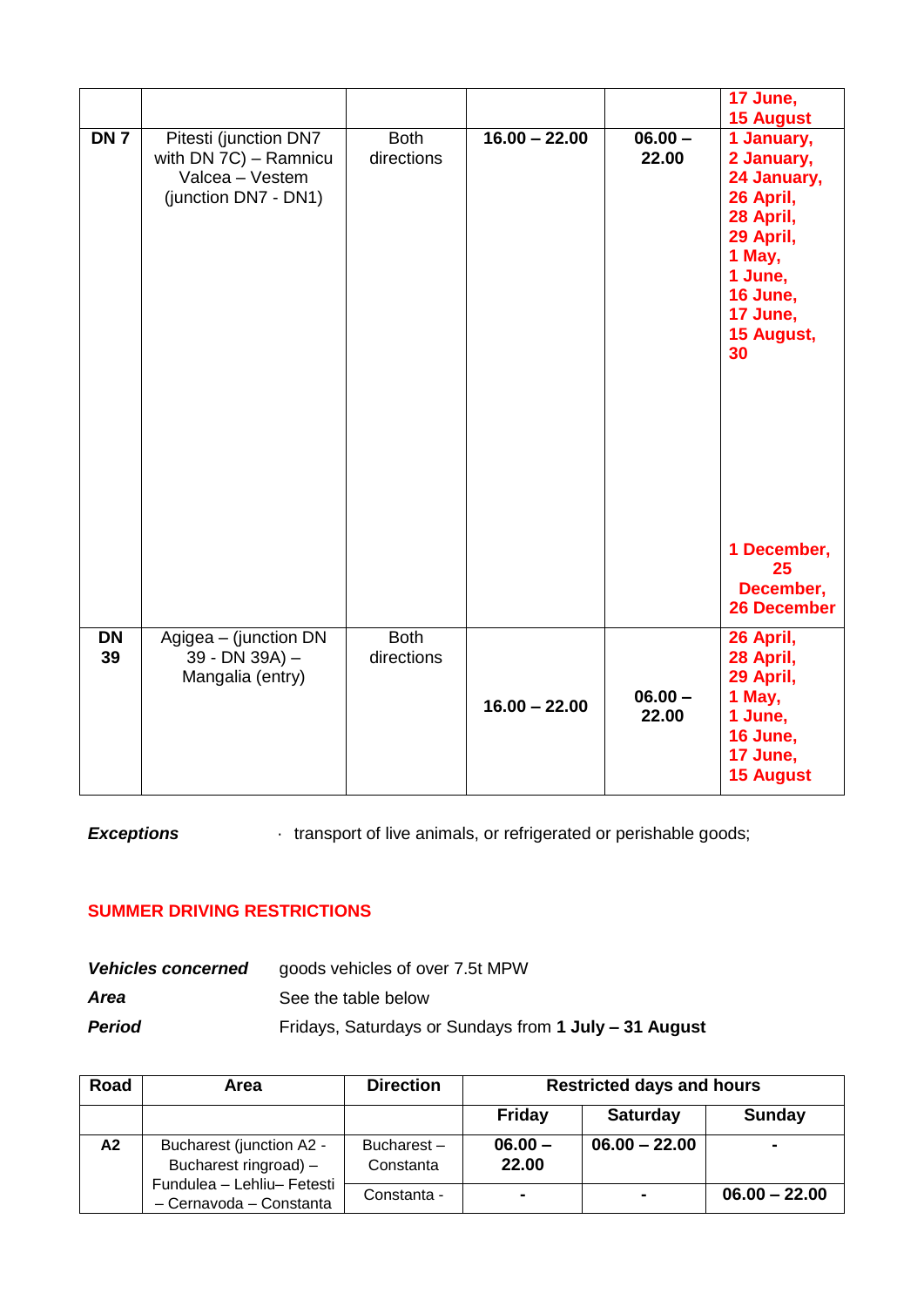|                         | (junction A2 with $A4$ )                                                          | <b>Bucharest</b>          |                    |                 |                 |
|-------------------------|-----------------------------------------------------------------------------------|---------------------------|--------------------|-----------------|-----------------|
| <b>DN</b><br>39         | Agigea – (junction DN<br>$39 - DN 39A$ ) –<br>Mangalia (entry)                    | <b>Both</b><br>directions | $06.00 -$<br>22.00 | $06.00 - 22.00$ | $06.00 - 22.00$ |
| <b>DN</b><br><b>22C</b> | Murfatlar (junction DN<br>$22C - DN3$ ) –<br>Cernavoda (junction DN<br>$22C - A2$ | Murfatlar -<br>Cernavoda  |                    |                 | $06.00 - 22.00$ |

**Exceptions · transport of live animals, or refrigerated or perishable goods;** 

## **OTHER DRIVING RESTRICTIONS**

**According to an Order issued by both Ministry of Transport and Ministry of Internal Affairs of Romania, if a day that is not a public holiday will be between a public holiday and Saturday or Sunday and if this day is declared to be holiday by Government decision, it will apply driving restrictions for goods vehicles of over 7.5t MPW between 06h00-22h00 on some national roads. Expected days in which driving restrictions will be applied in 2019 will be: 25 January, 30 April, 16 August, and 27 December.** 

## **LOCAL RESTRICTIONS, BUCHAREST**

| <b>Vehicles concerned</b> | goods vehicles of over 5t MPW                                                                                                                                                                                                                                                                                                                                                                                                                                                                                                                                                                                                                                                                                                                                                                                                                                              |
|---------------------------|----------------------------------------------------------------------------------------------------------------------------------------------------------------------------------------------------------------------------------------------------------------------------------------------------------------------------------------------------------------------------------------------------------------------------------------------------------------------------------------------------------------------------------------------------------------------------------------------------------------------------------------------------------------------------------------------------------------------------------------------------------------------------------------------------------------------------------------------------------------------------|
| Area                      | zone "A" of Bucharest, delimited by the following roads:<br>Dacia Bvd - Traian St - Nerva Traian St - Octavian Goga Bvd - Marasesti<br>Corridor - Marasesti Bvd - Mitropolit Nifon St - Libertatii Bvd - Calea<br>13 Septembrie - Pandurilor St - Grozavesti St - Orhideelor St - Dinicu<br>Golescu Bvd - Gara de Nord Square - Calea Grivitei - Nicolae Titulescu<br>St - Banu Manta Bvd - Ion Mihalache Bvd - Maresal Averescu Bvd -<br>Constantin Prezan Bvd - Aviatorilor Bvd - Mircea Eliade Bvd - P.I.<br>Ceaikovski Bvd - Barbu Vacarescu St - Tunari St - Dacia Bvd                                                                                                                                                                                                                                                                                                |
| <b>Vehicles concerned</b> | goods vehicles of over 5t MPW                                                                                                                                                                                                                                                                                                                                                                                                                                                                                                                                                                                                                                                                                                                                                                                                                                              |
| Area                      | zone "B" of Bucharest, delimited by the following roads:<br>Aerogarii Bvd - Cpt Alex Serbanescu St - Barbu Vacarescu St - Fabrica<br>de Glucoza St - Petricani main road - Doamna Ghica St - Colentina main<br>road - Fundeni main road - Morarilor St - Basarabia Bvd - 1 Decembrie<br>1918 Bvd - Th. Palady Bvd - Camil Ressu Bvd - Fizicienilor St -<br>Energeticienilor Bvd - Calea Vitan - Vitan Barzesti main road - Ion<br>Iriceanu St - Turnu Magurele St - Luica St - Giugiului main road -<br>Alexandru Anghel St - Prelungirea Ferentari St - Calea Ferentarilor -<br>M. Sebastian St - Calea 13 Septembrie - Ghencea Bvd - Brasov St -<br>Virtutii main road - Calea Crangasi - Grant crossing - Calea Grivitei -<br>Bucurestii Noi Bvd - Jiului St - Poligrafiei Bvd - Jiului crossing - Baiculesti<br>St - Straulesti main road - Ion Ionescu de la Brad Bvd |
| <b>Period</b>             | from 1 July to 31 August daily between 07h00 and 20h00;<br>from 1 September to 30 June daily between 08h00 and 19h00;                                                                                                                                                                                                                                                                                                                                                                                                                                                                                                                                                                                                                                                                                                                                                      |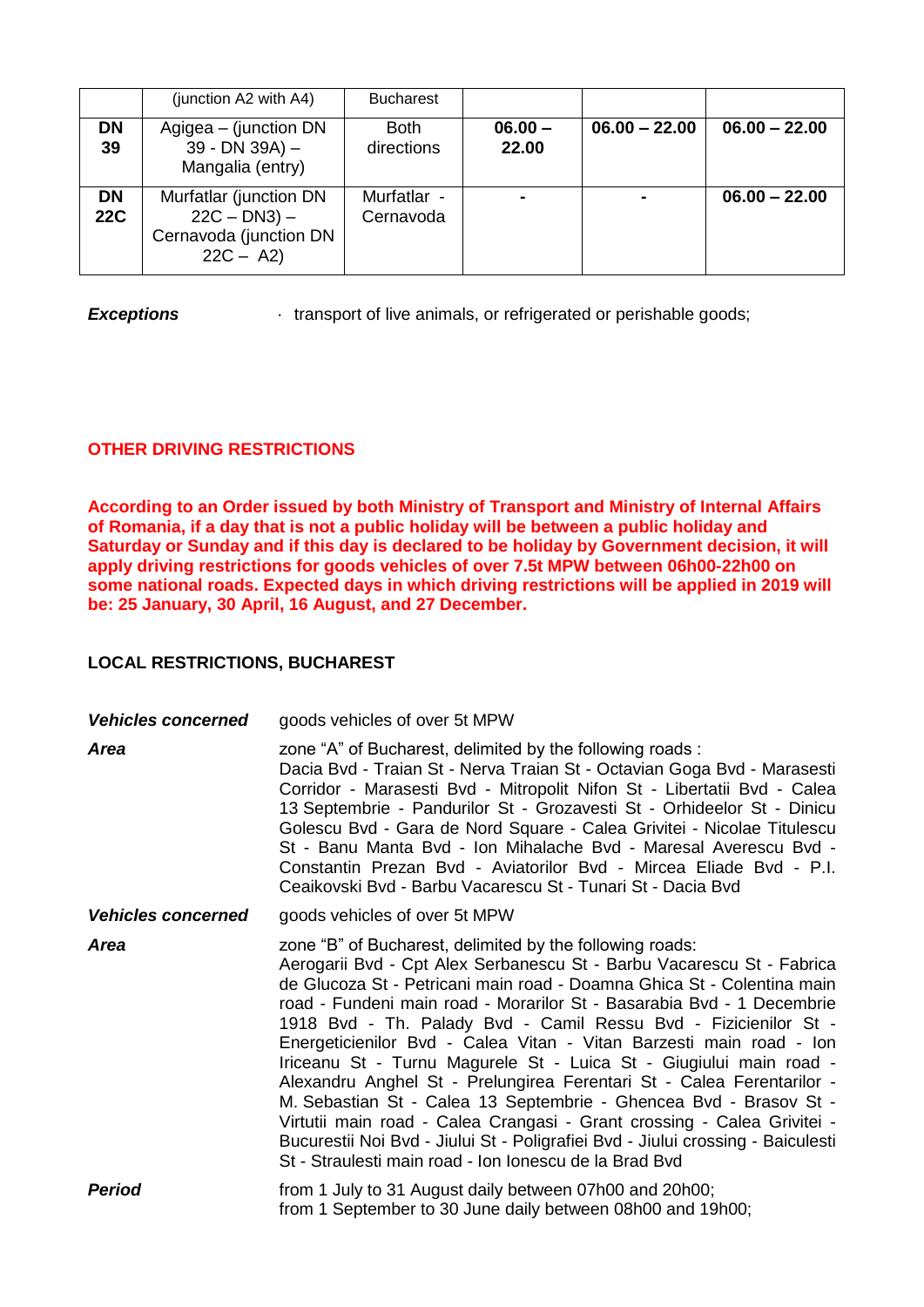outwith these hours, access is permitted only under cover of a special authorisation

**Exceptions** When in service, the following vehicles are not subject to these restrictions: ambulances, vehicles of the civil protection service, police, fire brigade, gendarmerie, border police, Ministry of National Defence, Ministry of Justice, prison service, Public Ministry, special units of the Romanian Service of Information and of the Service of Guard and Protection.

> Furthermore, the following vehicles may access the restricted areas during the hours of the driving ban provided they have a special authorisation : road maintenance vehicles, vehicles used to tow away damaged or abandoned vehicles or those which are unlawfully parked; vehicles used for the training and examination of candidates applying for driving licences of categories C, CE and CIE; post office vehicles and vehicles belonging to companies providing delivery and courier services; vehicles transporting bread and bakery products or milk in tanks destined for processing; vehicles transporting dangerous goods; vehicles heading for customs offices or industrial areas via specified routes *(see below)*.

> All infringements will be sanctioned by a fine of between RON 3000 - RON 5000

For more information, [http://www.pmb.ro/harti/zonele\\_a\\_b/zonele\\_a\\_b.php](http://www.pmb.ro/harti/zonele_a_b/zonele_a_b.php)

### *Authorisations*

Authorisations are issued by the Town Hall of the Municipality of Bucharest through the Administration of Transport, Roads and Traffic Safety. Daily permits are also available from MOL fuel stations situated on the main access routes to Bucharest. Rates are as follows:

| <b>MPW</b>         | RON / month    | RON / day      |
|--------------------|----------------|----------------|
| up to 5t           | free of charge | free of charge |
| $>5.0$ t to $7.5t$ | 2,000          | 231            |
| >7.5t to 12.5t     | 4,000          | 452            |
| $>12.5t$ to 16.0t  | 8,000          | 903            |
| >16.0t to 22.0t    | 12,000         | 1,355          |
| $>22.0t$ to 40.0t  | 16,000         | 1,806          |
| >40.0t             | 20,000         | 2,247          |

a) for access to zone "A":

b) for access to zone "B":

| <b>MPW</b>        | RON / month    | RON / day      |
|-------------------|----------------|----------------|
| up to 5t          | free of charge | free of charge |
| $>5.0t$ to $7.5t$ | 500            | 63             |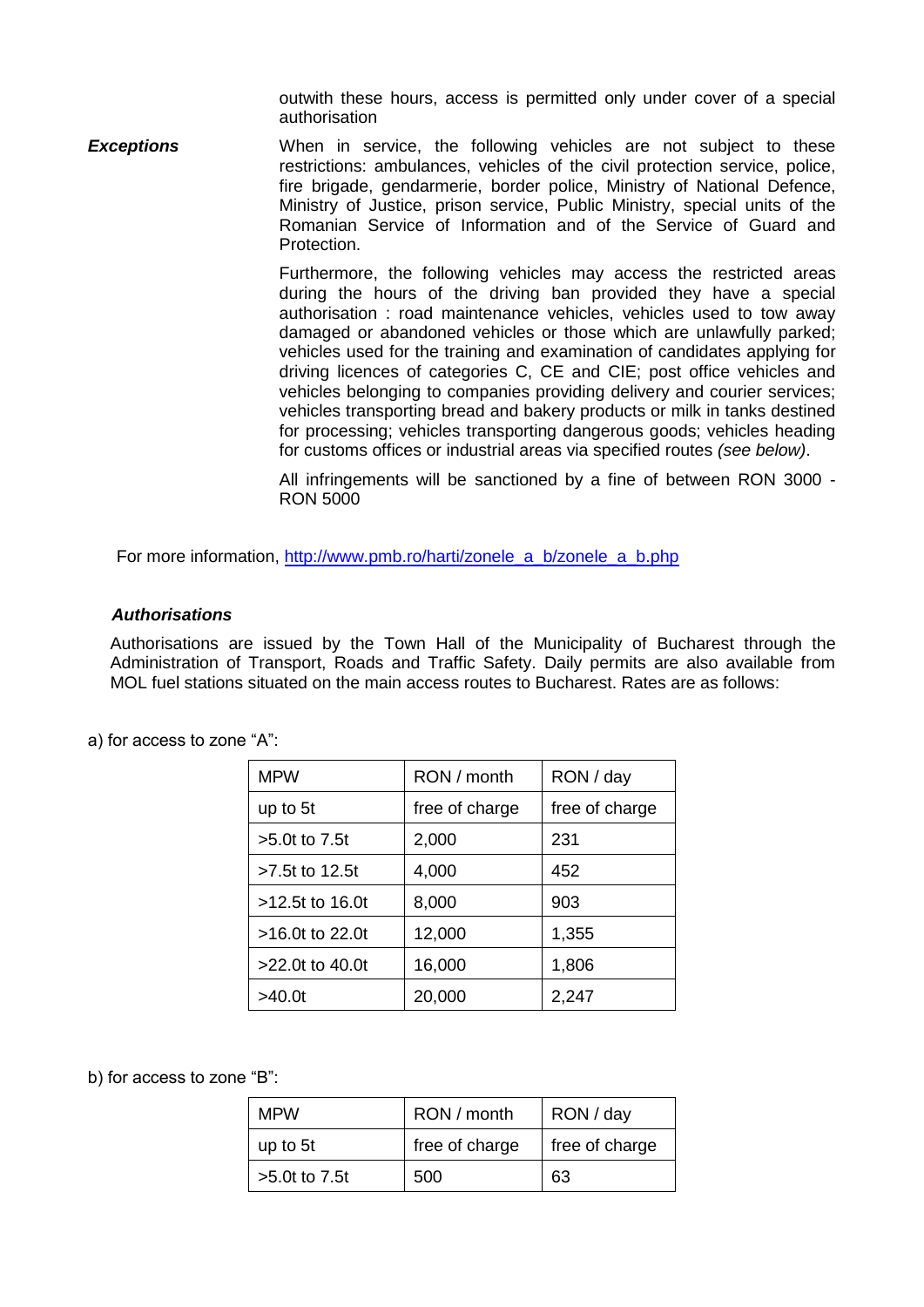| >7.5t to 12.5t    | 1,000 | 116 |
|-------------------|-------|-----|
| $>12.5t$ to 16.0t | 1,500 | 179 |
| $>16.0t$ to 22.0t | 2,000 | 231 |
| $>22.0t$ to 40.0t | 2,500 | 284 |
| >40.0t            | 3,000 | 347 |

## *Notes:*

- 1. These driving restrictions are signposted.
- 2. Vehicles of over 5t MPW which do not have the Municipality of Bucharest as their final destination are forbidden to transit Bucharest.
- 3. Authorisations are not transferable. They must be shown on request, together with the vehicle registration certificate.
- 4. Vehicles heading for zone B or for certain customs offices or industrial zones may access the restricted area under cover of a special authorisation and provided they take the following routes:

Access to zone B:

- · from the Bucharest Pitesti highway, via Iuliu Maniu Bvd, Valea Cascadelor St, Valea Oltului St, Prelungirea Ghencea St;
- · from DN6, via Alexandriei main road, Antiaeriana main road

Access to customs offices and industrial areas:

- · access to the customs office in Timisoara Bvd Timisoara Bvd from Valea Cascadelor St or Valea Oltului St up to Romancierilor St and back;
- · access to the industrial area between Timisoara Bvd, Iuliu Maniu Bvd, Vasile Milea Bvd, Lujerului St, via Timisoara Bvd, Vasile Milea Bvd, Iuliu Maniu Bvd and back;
- · access to the industrial area between Drumul Sarii, M. Sebastian St, Cal.Rahovei and Progresului St, via Calea 13 Septembrie, M. Sebastian St, Razoare St, Progresului St, Panduri main road and back via Calea 13 Septembrie;
- · access to the industrial area between Calea Rahovei, G. Cosbuc Bvd, C-tin Istrati St, Progresului St, via Calea Rahovei, G. Cosbuc Bvd, C-tin Istrati St, Progresului St;
- · access to the industrial area on the "Rocar" platform, via Toporasi St;
- · access to the industrial area between Ziduri Mosi St, Ferdinand Bvd, Obor Railway Station Bvd, Baicului St, Paharnicu Turturea St, Heliade intre Vii St, Doamna Ghica St, via Doamna Ghica St, Heliade intre Vii St, Pharnicu Turturea St, Baicului St, Obor Railway Station Bvd, Ferdinand Bvd, Ziduri Mosi St and back;
- · access to the customs office in Expozitiei Bvd, via Bucurestii Noi Bvd, Ion Mihalache Bvd, Clabucet St, Expozitiei Bvd and back via Putul Iui Craciun;
- access to the industrial area in Splaiul Unirii, between Vitan Barzesti main road and Mihai Bravu main road, in Splaiul Unirii, up to Mihai Bravu main road and back

## *Public holidays 2019*

| 1 January  | New Year's Day                           |
|------------|------------------------------------------|
| 2 January  | New Year holiday                         |
| 24 January | Union of the Romanian Principalities Day |
| 26 April   | Good Friday                              |
| 28 April   | Easter                                   |
| 29 April   | Easter                                   |
| 1 May      | Labour Day                               |
|            |                                          |